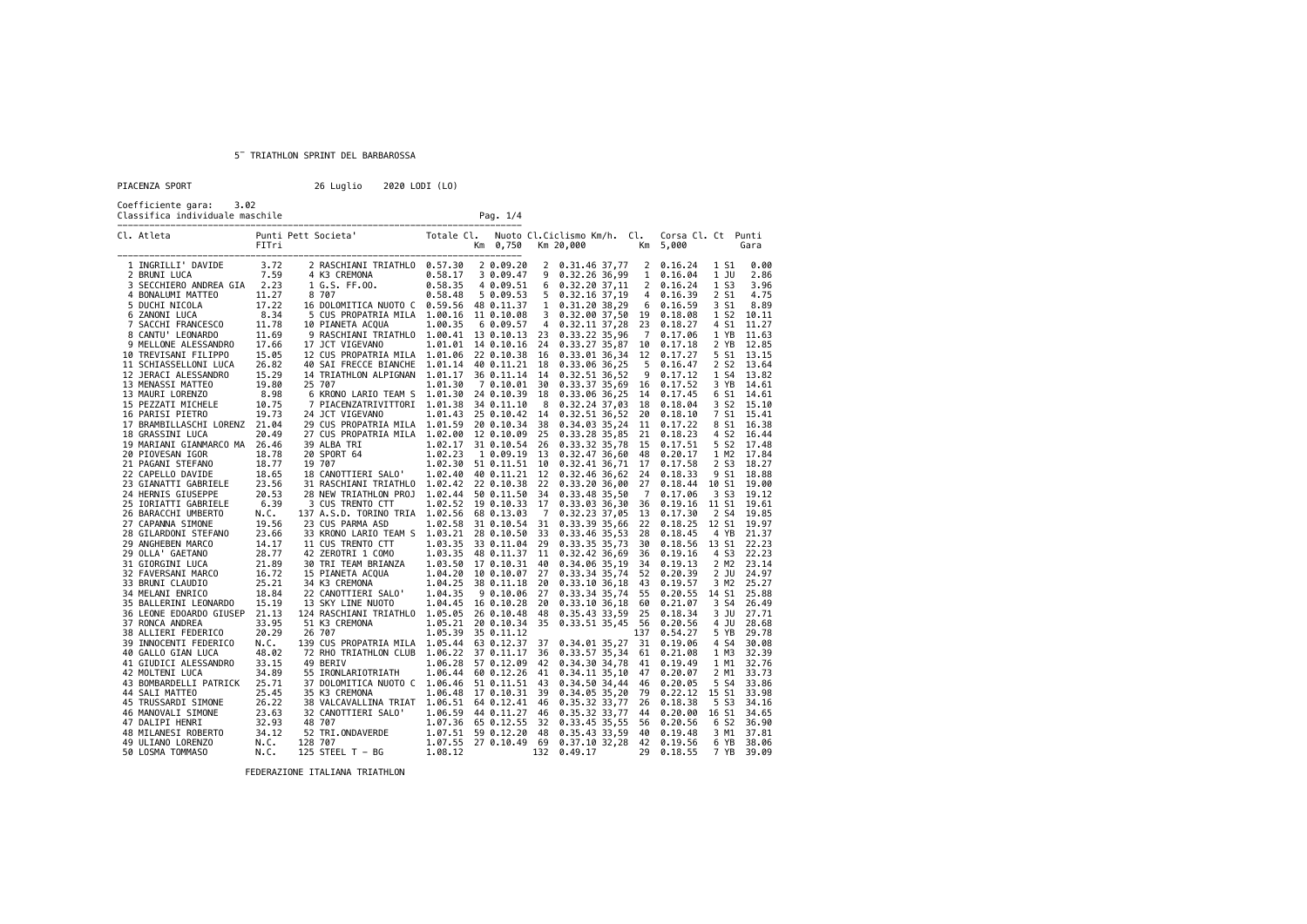| PIACENZA SPORT |  |  |  |  |  |  |
|----------------|--|--|--|--|--|--|
|                |  |  |  |  |  |  |

26 Luglio 2020 LODI (LO)

Coefficiente gara: 3.02 Classifica individuale maschile Pag. 2/4

| Cl. Atleta                       | FITri                       |         | Totale Cl.<br>Punti Pett Societa'                                                                                                                                                                                   |                          | Km 0,750      |      | Nuoto Cl.Ciclismo Km/h. Cl.<br>Km 20,000 | Km  | Corsa Cl. Ct Punti<br>5,000           |       | Gara          |
|----------------------------------|-----------------------------|---------|---------------------------------------------------------------------------------------------------------------------------------------------------------------------------------------------------------------------|--------------------------|---------------|------|------------------------------------------|-----|---------------------------------------|-------|---------------|
| 51 MACCHI CHRISTIAN              | 32.76                       |         | 46 BUSTO ARSIZIO A.R. 1.08.20 47 0.11.35 45 0.35.10 34,12 69 0.21.35                                                                                                                                                |                          |               |      |                                          |     |                                       |       | 4 M2 39.58    |
| 51 MONTAGNI MARCO                | 34.58                       |         | 54 ATOMICA TRIATHLON                                                                                                                                                                                                | 1.08.20 70 0.13.12 50    |               |      | 0.35.45 33,56 38 0.19.23                 |     |                                       | 7 S2  | 39.58         |
| 53 LEONE ANDREA                  | N.C.                        |         | 123 RASCHIANI TRIATHLO 1.08.26 15 0.10.17 66                                                                                                                                                                        |                          |               |      |                                          |     | 0.37.00 32,43 62 0.21.09              | 8 YB  | 39.95         |
| 54 ORIETTI LORENZO CARL N.C.     |                             | 135 DDS |                                                                                                                                                                                                                     | 1.08.38 62 0.12.31 65    |               |      | 0.36.57 32,47 33                         |     | 0.19.10                               | 6 S3  | 40.68         |
| 55 BRUNORI NICOLA                | 31.49                       |         | 44 CANOTTIERI SALO'                                                                                                                                                                                                 | 1.08.40 30 0.10.53 82    |               |      | 0.38.07 31,48 39 0.19.40                 |     |                                       | 5 JU  | 40.80         |
| 55 BALESTRERI ANDREA             | N.C.                        |         | 121 KRONO LARIO TEAM S 1.08.40 55 0.12.05 71                                                                                                                                                                        |                          |               |      | 0.37.26 32,05 32 0.19.09                 |     |                                       | 9 YB  | 40.80         |
| 57 CRESPIATICO ALESSAND 38.35    |                             |         |                                                                                                                                                                                                                     |                          |               |      | 0.36.54 32,52 45                         |     | 0.20.01                               | 17 S1 | 42.02         |
| 58 DIANIN MASSIMO                | 33.76                       |         |                                                                                                                                                                                                                     |                          |               |      | 0.35.45 33,56 58                         |     | 0.21.00                               | 6 S4  | 44.70         |
|                                  |                             |         | 1.09.00 55 0.12.05 63<br>62 SPORT 64 1.09.00 55 0.12.05 63<br>50 IRONMAX TEAM 1.09.44 67 0.12.59 50<br>58 SSD NPV 1.10.15 82 0.13.56 67<br>60 CUS UDINE 1.10.25 66 0.12.57 58<br>60 CUS UDINE 1.10.25 66 0.12.57 58 |                          |               |      |                                          | 50  |                                       | 18 S1 |               |
| 59 BOFFINO CHRISTIAN             | N.C.                        |         |                                                                                                                                                                                                                     |                          |               |      | 0.49.24                                  |     | 0.20.31                               |       | 45.37         |
| 60 MASETTA MILONE SALVA 37.14    |                             |         |                                                                                                                                                                                                                     |                          |               |      | 0.37.04 32,37 35 0.19.15                 |     |                                       | 2 M3  | 46.58         |
| 61 BOSCOLO TODARO ANGEL 37.46    |                             |         |                                                                                                                                                                                                                     |                          |               |      | 0.36.41 32,71 54                         |     | 0.20.47                               | 5 M2  | 47.19         |
| 62 CIACI LORENZO                 | 38.30                       |         | 61 CUS PROPATRIA MILA 1.10.48 39 0.11.19 80                                                                                                                                                                         |                          |               |      |                                          |     | 0.38.00 31,57 67 0.21.29              | 8 S2  | 48.59         |
| 63 BETTELLA STEFANO              | 48.34                       |         | 73 RASCHIANI TRIATHLO 1.11.06                                                                                                                                                                                       |                          |               | 134  | 0.49.54                                  | 64  | 0.21.12                               | 6 M2  | 49.69         |
| 64 ZAMBONIN CARLO                | 27.60                       |         | 41 707                                                                                                                                                                                                              | 1.11.33 46 0.11.31 79    |               |      |                                          |     | 0.37.54 31,66 78 0.22.08              | 10 YB | 51.33         |
| 65 LAZZARINO MATTIA              | $\frac{27}{53.49}$<br>51.65 |         | 81 ASD FUTURE PROJECT 1.11.37 42 0.11.24 85                                                                                                                                                                         |                          |               |      |                                          |     | 0.38.26 31,22 74 0.21.47              | 19 S1 | 51.58         |
| 66 LOSMA SIMONE                  |                             |         | 78 STEEL T - BG                                                                                                                                                                                                     | 1.11.38 87 0.14.39 44    |               |      |                                          |     | 0.35.01 34,26 76 0.21.58              | 7 M2  | 51.64         |
| 67 GANDOLFO MICHELE              | 46.60                       |         | 69 ASD FUTURE PROJECT 1.11.46 45 0.11.28 99                                                                                                                                                                         |                          |               |      |                                          |     | 0.39.40 30,25 51 0.20.38              | 7 S4  | 52.12         |
| 68 FERAZZINI MATTEO              | N.C.                        | 122 707 |                                                                                                                                                                                                                     | 1.12.06                  | 8 0.10.02 103 |      | $0.40.20$ 29,75                          |     | 73 0.21.44                            | 11 YB | 53.34         |
| 68 COLOMBO THOMAS                | 40.44                       |         | 64 SKY LINE NUOTO                                                                                                                                                                                                   | 1.12.06 74 0.13.19 54    |               |      |                                          |     | 0.36.26 32,93 81 0.22.21              | 8 M2  | 53.34         |
| 70 NITTI DARIO                   | N.C.                        |         | 150 A.S.D. VARESE TRIA 1.12.08 54 0.11.57 90                                                                                                                                                                        |                          |               |      |                                          |     | 0.38.51 30,88 66 0.21.20              |       | 9 M2 53.46    |
| 71 ROMEO ANDREA                  | 34.52                       |         | 53 TRI TEAM SAVIGLIAN 1.12.12 70 0.13.12 78                                                                                                                                                                         |                          |               |      |                                          |     | 0.37.50 31,71 63 0.21.10              | 9 S2  | 53.71         |
| 72 RICCHIUTO GIANLUIGI 58.42     |                             |         | 85 IRONLARIOTRIATH                                                                                                                                                                                                  | 1.12.16 102 0.15.17 55   |               |      | 0.36.33 32,83 49                         |     | 0.20.26                               | 1 M4  | 53.95         |
| 73 BERTOLA PAOLO                 | 41.13                       |         | 65 POOL CANTU' 1999 A 1.12.51 61 0.12.30                                                                                                                                                                            |                          |               | - 70 |                                          |     | 0.37.14 32,22 89 0.23.07              | 4 M1  | 56.08         |
| 74 LIGORIO GIUSEPPE              | N.C.                        |         | 141 SPORT 64                                                                                                                                                                                                        | 1.13.09 85 0.14.16 77    |               |      |                                          |     | 0.37.48 31,74 59 0.21.05              | 5 M1  | 57.18         |
| 75 TREVISAN ALESSANDRO           | 66.28                       |         | 91 TRI TEAM BRIANZA                                                                                                                                                                                                 | 1.13.31 74 0.13.19 52    |               |      |                                          |     | 0.36.21 33,01 99 0.23.51              | 6 M1  | 58.52         |
| 76 FIUME LUCA                    | 45.78                       |         | 68 G.P. QUADRIFOGLIO 1.13.33 81 0.13.55 68                                                                                                                                                                          |                          |               |      |                                          |     | 0.37.06 32,34 83 0.22.32              | 7 M1  | 58.64         |
| 77 SALA EUGENIO                  | 37.10                       |         | 57 SPARTACUS TRILECCO 1.13.46 84 0.14.01 64                                                                                                                                                                         |                          |               |      |                                          |     | 0.36.56 32,49 86 0.22.49              | 8 S4  | 59.43         |
| 37.10<br>47.69<br>78 DONATO LUCA |                             |         | 71 SAI FRECCE BIANCHE 1.14.25                                                                                                                                                                                       |                          |               | 136  | 0.52.44                                  |     | 71 0.21.41                            | 7 S3  | 61.81         |
| 79 MANZONI ANDREA                | N.C.                        | 126 707 |                                                                                                                                                                                                                     | 1.14.26 53 0.11.56 74    |               |      |                                          |     | 0.37.36 31,91 109 0.24.54             |       | 12 YB 61.87   |
| 80 CAPELLI EMILIANO              | 39.69                       |         |                                                                                                                                                                                                                     |                          |               |      | 0.40.20 29,75 53                         |     | 0.20.40                               |       | 8 M1 62.42    |
| 81 PROSERPIO UBALDO              | 54.04                       |         |                                                                                                                                                                                                                     |                          |               |      |                                          |     | 0.38.05 31,50 88 0.23.06              | 2 M4  | 62.90         |
| 82 FONDRIESCHI LUCIANO           | 32.85                       |         | 47 TEAM RBIKE MEDIAL 1.14.45 93 0.15.01 72                                                                                                                                                                          |                          |               |      |                                          |     | 0.37.32 31,97 79 0.22.12              | 3 M4  | 63.02         |
| 83 CORTI IVAN                    | 62.83                       |         | 88 A TEAM                                                                                                                                                                                                           | 1.14.58 96 0.15.07 57    |               |      |                                          |     | 0.36.40 32,72 91 0.23.11              |       | 9 M1 63.82    |
| 84 LA VIOLA SALVATORE            | N.C.                        |         | 159 ASD CNM TRIATHLON  1.15.00  83  0.13.58  93                                                                                                                                                                     |                          |               |      |                                          |     | 0.39.10 30,63 75 0.21.52              | 4 M4  | 63.94         |
| 85 GIANNINI FILIPPO              | N.C.                        |         | 158 TRI.ONDAVERDE<br>129 SWATT TRI CLAUB                                                                                                                                                                            | 1.15.13 69 0.13.09 87    |               |      |                                          |     | 0.38.37 31,07 94 0.23.27              | 5 M4  | 64.73         |
| 86 GUARNIERI FILIPPO             | N.C.                        |         |                                                                                                                                                                                                                     | 1.15.23 105 0.15.56      |               | - 76 |                                          |     | 0.37.46 31,77 71 0.21.41              | 6 JU  | 65.34         |
| 87 PIRAINO LUCA LETTERI 46.83    |                             |         | 70 CUS PROPATRIA MILA 1.15.52 90 0.14.51 96                                                                                                                                                                         |                          |               |      | 0.39.31 30,36 68                         |     | 0.21.30                               | 10 M2 | 67.10         |
| 88 CAVALLI ANDREA                | 62.68                       |         | 87 ATLETICA LAMBRO                                                                                                                                                                                                  | 1.15.53 109 0.16.21 83   |               |      |                                          |     | 0.38.20 31,30 64 0.21.12              | 3 M3  | 67.16         |
| 89 CASARTELLI MARCO              | N.C.                        |         | 157 ZEROTRI 1 COMO                                                                                                                                                                                                  | 1.16.01 92 0.14.58 94    |               |      |                                          |     | 0.39.23 30,46 70 0.21.40              |       | 6 M4 67.65    |
| 90 FERRI RICCARDO ANTON N.C.     |                             |         | 133 TRIATHLON TREVIGLI 1.16.08 106 0.16.03 61 0.36.51 32,56 93                                                                                                                                                      |                          |               |      |                                          |     | 0.23.14                               | 10 S2 | 68.08         |
| 91 VERONICA DEMETRIO             | 44.82                       |         | 67 A TEAM                                                                                                                                                                                                           | 1.16.17 72 0.13.16       |               |      |                                          | 138 | 1.03.01                               | 11 M2 | 68.63         |
| 92 CAPELLI MARCO LUIGI           | 55.05                       |         | 83 TRIATHLON BERGAMO  1.16.18 103  0.15.45  86  0.38.35  31,10  76                                                                                                                                                  |                          |               |      |                                          |     | 0.21.58                               | 7 M4  | 68.69         |
| 93 LUI TIZIANO                   | N.C.                        |         | 146 DESENZANO TRIATHLO 1.16.19 114 0.16.40 62                                                                                                                                                                       |                          |               |      |                                          |     | 0.36.52 32,54 85 0.22.47 12 M2        |       | 68.75         |
| 94 DELLA TORRE STEFANO           | 43.92                       |         | 66 RHO TRIATHLON CLUB 1.16.22 58 0.12.17 88                                                                                                                                                                         |                          |               |      | 0.38.43 30,99 114                        |     | 0.25.22                               | 4 M3  | 68.93         |
| 95 FORCELLA SIMONE               | 76.67                       |         | 103 CANOTTIERI SALO'                                                                                                                                                                                                | 1.16.47 42 0.11.24 102   |               |      | 0.40.14 29,82 112                        |     | 0.25.09                               | 20 S1 | 70.45         |
| 96 RODOLFI MARCO                 | 51.38                       |         | 77 CUS PROPATRIA MILA 1.16.50 77 0.13.31 101                                                                                                                                                                        |                          |               |      | 0.40.10 29,87 90                         |     | 0.23.09                               | 5 M3  | 70.64         |
| 97 RONCADA ENRICO                | 50.23                       |         | 75 FUMANE TRIATHLON                                                                                                                                                                                                 | 1.17.01 85 0.14.16 75    |               |      |                                          |     | 0.37.41 31,84 111 0.25.04             | 6 M3  | 71.31         |
| 98 MARTINATI MICHELE             | 52.91                       |         | 80 CANOTTIERI SALO' 1.17.15 28 0.10.50 105                                                                                                                                                                          |                          |               |      |                                          |     | 0.40.25 29,69 119 0.26.00 21 S1 72.16 |       |               |
| 99 MASCHERPA ACHILLE             | N.C.                        |         | 163 SPORT 64                                                                                                                                                                                                        | $1.17.22$ 113 0.16.38 56 |               |      |                                          |     | 0.36.38 32,75 101 0.24.06             |       | 1 M5 72.58    |
| 100 ANDREONI FABRIZIO            |                             |         | 156 AUSTRALIA                                                                                                                                                                                                       | 1.18.15 89 0.14.46       |               | 91   | 0.38.54 30,84 105 0.24.35                |     |                                       |       | $8$ M4 ------ |
|                                  |                             |         |                                                                                                                                                                                                                     |                          |               |      |                                          |     |                                       |       |               |

FEDERAZIONE ITALIANA TRIATHLON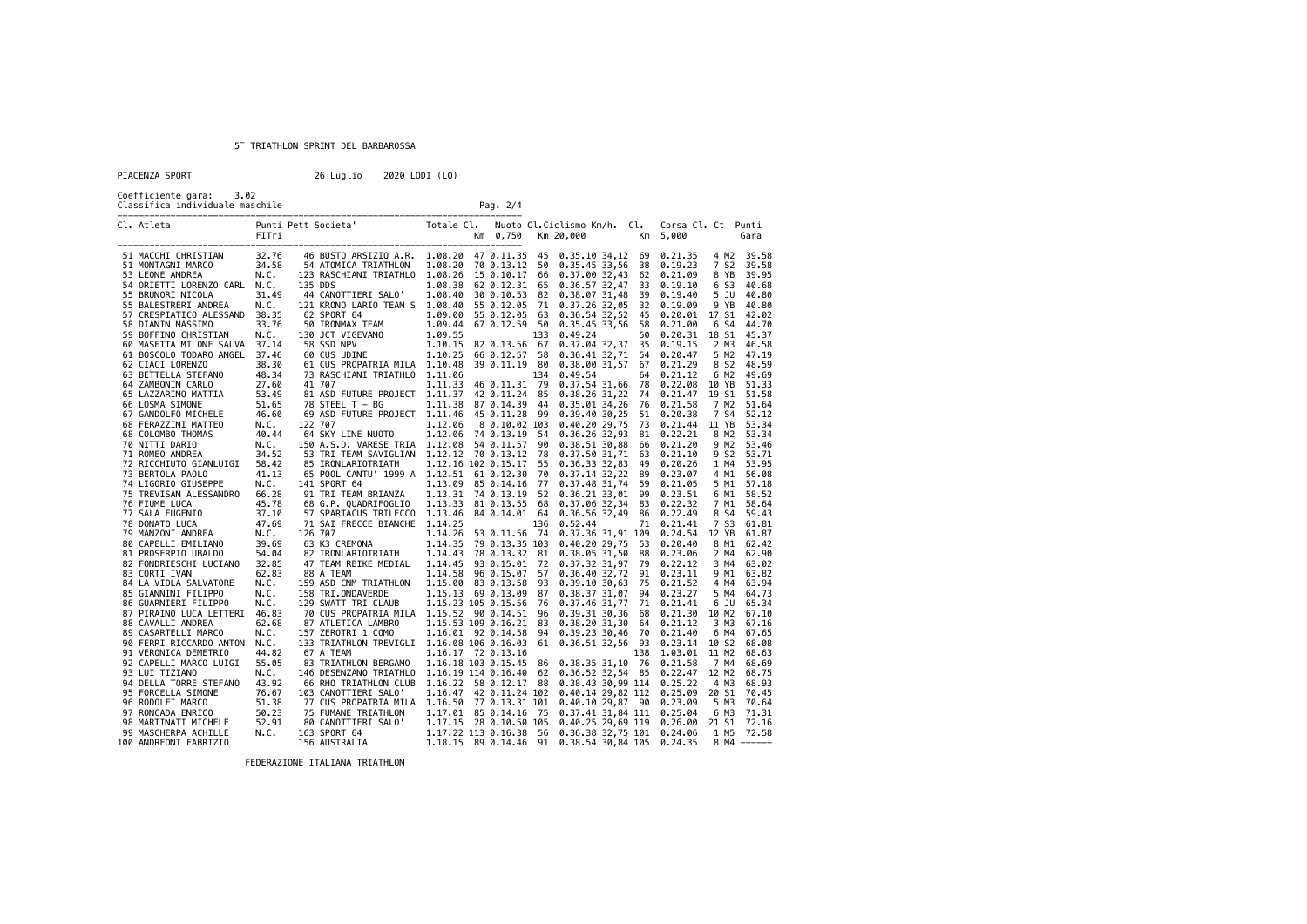|  |  |  | PTACENZA SPORT |  |  |  |
|--|--|--|----------------|--|--|--|
|  |  |  |                |  |  |  |
|  |  |  |                |  |  |  |

| PIACENZA SPORT                                                                                                                                                                                                                                                                                                                                                                                                                                                                                                                                                                                                                                                                                                                                                                                                                                                           |                                                                                                                                                                                    | 26 Luglio                                                                                                                                                                                                | 2020 LODI (LO)                                                                                                                                                                                                                                                                                                                                                                                                                                                                                                                                                                                                                                                                                                                                                                                                                                                                                                                                                                                                                                                                                                                                                                                                                                                                                             |                                                                                                                                                                                                                                                                                                                                                                                                                                                                                                                                                       |                                                                                                                                                                                                                                                                                                                                                                                                                                                                                                                                                                |
|--------------------------------------------------------------------------------------------------------------------------------------------------------------------------------------------------------------------------------------------------------------------------------------------------------------------------------------------------------------------------------------------------------------------------------------------------------------------------------------------------------------------------------------------------------------------------------------------------------------------------------------------------------------------------------------------------------------------------------------------------------------------------------------------------------------------------------------------------------------------------|------------------------------------------------------------------------------------------------------------------------------------------------------------------------------------|----------------------------------------------------------------------------------------------------------------------------------------------------------------------------------------------------------|------------------------------------------------------------------------------------------------------------------------------------------------------------------------------------------------------------------------------------------------------------------------------------------------------------------------------------------------------------------------------------------------------------------------------------------------------------------------------------------------------------------------------------------------------------------------------------------------------------------------------------------------------------------------------------------------------------------------------------------------------------------------------------------------------------------------------------------------------------------------------------------------------------------------------------------------------------------------------------------------------------------------------------------------------------------------------------------------------------------------------------------------------------------------------------------------------------------------------------------------------------------------------------------------------------|-------------------------------------------------------------------------------------------------------------------------------------------------------------------------------------------------------------------------------------------------------------------------------------------------------------------------------------------------------------------------------------------------------------------------------------------------------------------------------------------------------------------------------------------------------|----------------------------------------------------------------------------------------------------------------------------------------------------------------------------------------------------------------------------------------------------------------------------------------------------------------------------------------------------------------------------------------------------------------------------------------------------------------------------------------------------------------------------------------------------------------|
| Coefficiente gara: 3.02                                                                                                                                                                                                                                                                                                                                                                                                                                                                                                                                                                                                                                                                                                                                                                                                                                                  |                                                                                                                                                                                    |                                                                                                                                                                                                          | Pag. 3/4                                                                                                                                                                                                                                                                                                                                                                                                                                                                                                                                                                                                                                                                                                                                                                                                                                                                                                                                                                                                                                                                                                                                                                                                                                                                                                   |                                                                                                                                                                                                                                                                                                                                                                                                                                                                                                                                                       |                                                                                                                                                                                                                                                                                                                                                                                                                                                                                                                                                                |
| Cl. Atleta                                                                                                                                                                                                                                                                                                                                                                                                                                                                                                                                                                                                                                                                                                                                                                                                                                                               |                                                                                                                                                                                    |                                                                                                                                                                                                          | Km 0,750                                                                                                                                                                                                                                                                                                                                                                                                                                                                                                                                                                                                                                                                                                                                                                                                                                                                                                                                                                                                                                                                                                                                                                                                                                                                                                   | Km 20,000                                                                                                                                                                                                                                                                                                                                                                                                                                                                                                                                             | Nuoto Cl.Ciclismo Km/h. Cl. Corsa Cl. Ct Punti<br>Km 5,000<br>Gara                                                                                                                                                                                                                                                                                                                                                                                                                                                                                             |
| 101 GAMBA SIMONE<br>102 FERRIERO CIRO<br>103 MACFHIONNLAOICH êAMO<br>104 MANAZZA PAOLO<br>105 FUSARI LUIGI GIACOMO 51.89<br>105 ZAMBARBIERI EMANUELE N.C.<br>107 COLOMBANI MARIO<br>108 IANNONE MASSIMO<br>109 FACCIOLLA MATTEO<br>110 SECCHI CRISTIAN<br>111 GUARNIERI GABRIELE<br>112 SUGARONI FRANCO<br>113 RUFFONI MAURIZIO<br>114 BALLERINI ENRICO<br>115 BERGAMASCHI MARCO<br>116 CALAPRICE NICOLA<br>117 SALTARELLI GIUSEPPE<br>118 BROCCA MARIO<br>119 ROMANINI ANGELO<br>120 TIEZZI FRANCESCO<br>121 CARPENTIERI MIKE<br>122 MAGGI FRANCESCO<br>122 MANUA : THE TRANSPORT (1972)<br>124 ELMI ANDREA (1975)<br>125 SILVA ANDREA (1975)<br>126 PASTORE MARCO (1975)<br>127 TERZI FULVIO (113.92)<br>128 MONTI MARCO (113.92)<br>128 MONTI MARCO (113.92)<br>128 MONTI MARCO (113.92)<br>130 SOBACCHI PAOLO<br>131 ZURRA STEFANO<br>132 CROTTI MASSIMO EZIO 100.34 | 61.86<br>N.C.<br>N.C.<br>99.67<br>76.65<br>N.C.<br>75.09<br>57.25<br>74.35<br>N.C.<br>106.51<br>70.32<br>N.C.<br>N.C.<br>113,40<br>78.40<br>76.36<br>N.C.<br>76.35<br>N.C.<br>N.C. | 86 CANOTTIERI SALO'<br>160 IRLANDA<br>147 JCT VIGEVANO<br>ANO<br>79 SPORT 64<br>102 RUNNERS SALO'<br>138 SPORT 64<br>97 TRIATHLON CREMONA<br>84 TRIATHLON BERGAMO<br>131 SWATT TRI CLAUB<br>118 SPORT 64 | 1.18.17 80 0.13.50<br>154 TAPATRIATHLON TEAM  1.18.34 115 0.16.59<br>1.19.15 117 0.17.10<br>1.19.19 107 0.16.18<br>1.19.31 97 0.15.08<br>144 MELEGNANO TRIATHLO 1.19.31 130 0.18.58<br>112 PIACENZATRIVITTORI 1.19.44 97 0.15.08 95 0.39.25 30,44 113 0.25.11<br>1.20.00 95 0.15.05 112<br>1.20.05 88 0.14.43 89<br>1.20.10 108 0.16.20 97<br>1.20.21 112 0.16.37 107<br>96 CE.MS. PC FIAMMA S 1.20.50 101 0.15.16 113<br>164 ZEROTRENTA TRIATHL  1.20.57 120 0.17.21 73<br>116 PIACENZATRIVITTORI 1.21.34 99 0.15.10 53<br>94 P.C. NATURAL SPORT 1.21.39 110 0.16.24 120<br>1.22.00 100 0.15.12 118<br>162 PIACENZATRIVITTORI 1.22.26 104 0.15.51 109<br>1.23.05 132 0.19.25 100<br>104 PIACENZATRIVITTORI 1.23.26 94 0.15.02 106<br>100 BERIV 1.23.37 76 0.13.22 110<br>134 F.I.TRI. 1.23.55 128 0.18.21 115<br>139 TRILAKE 1.23.55 137 0.19.56 108<br>109 TRILAKE 1.24.15 124 0.17.51 110<br>140 A.S.D. TORINO TRIA 1.24.30 118 0.17.18<br>93 SPORT 64 1.24.42 111 0.16.35 117<br>136 FUMANE TRIATHLON 1.24.55 119 0.17.19 116<br>1.24.42 111 0.16.35 117<br>1.24.33 119 0.1/19 110 0.41.1/ 29,06 121 0.26.19 9 S3 100.17<br>19 SS 100.17<br>119 SS 100.17 1108 0.43.12 27,77 108 0.24.49 12 M1 102.42<br>125 F.I.TRI. 1.26.21 133 0.19.33 122 0.43.02 27,88 98 0.23.46 13 M2 102.42<br>155 F.I.TRI. 1. | 92 0.39.00 30,76 84 0.22.35<br>98 0.39.35 30,31 82 0.22.30<br>83 0.38.20 31,30 107<br>59 0.36.49 32,59 97 0.23.44<br>0.40.56 29,31 100 0.23.59<br>0.38.50 30,90 122 0.26.32<br>0.39.32 30,35 102<br>0.40.43 29,47 87 0.23.01<br>0.40.57 29,30 106 0.24.37<br>0.37.35 31,92 120<br>0.36.25 32,95 134 0.29.59<br>0.41.33 28,88 96 0.23.42<br>0.40.47 29.42 117 0.25.48<br>0.40.06 29,92 95 0.23.34<br>0.40.55 29,32 132 0.29.20<br>0.41.07 29,18 103 0.24.23<br>$0.40.55$ 29,32 116 $0.25.29$<br>0.41.19 29,04 124 0.26.48<br>0.41.17 29,06 121 0.26.19 | 60 0.36.50 32,57 125 0.27.37 22 S1 75.93<br>7 M3 76.97<br>9 M4 ------<br>0.24.41 13 M2 79.71<br>139 1.04.23<br>9 S4 80.44<br>10 M1 80.44<br>8 M3 81.23<br>14 M2 82.21<br>10 S4 82.51<br>15 M2 82.81<br>0.24.18<br>2 M5 83.48<br>10 M4 85.25<br>1 M6 85.68<br>0.26.01<br>3 M5 87.93<br>4 M5 88.23<br>0.41.25 28,97 115 0.25.23 23 S1 89.51<br>11 M4 91.10<br>9 M3 93.47<br>0.40.42 29,48 127 0.27.42 12 M4 94.75<br>7 JU 95.42<br>8 S3 96.27<br>0.40.46 29,43 91 0.23.11 16 M2 96.39<br>13 M4<br>97.73<br>140 1.07.12 11 M1 98.65<br>10 M3 99.38<br>9 S3 100.17 |
| 133 CAMMI CAMILLO<br>134 MAGGINI ANDREA<br>135 SANTORO THOMAS<br>136 MARONI MARCO<br>137 STAGNO MAURIZIO<br>138 SEGATTO ALBERTO<br>139 MARTELLI PAOLO<br>140 SANESI LUCA<br>141 COLOMBO GIANMAURO<br>142 MISSAGLIA RINALDO<br>R<br>INGRILLI' FLAVIO<br>R<br>TOBANELLI NICOLA<br>R<br>FRANCESCHI MARCO<br>R<br>SADA MARCO                                                                                                                                                                                                                                                                                                                                                                                                                                                                                                                                                 | 83.06<br>76.16<br>N.C.<br>N.C.<br>115.92<br>106.86<br>98.96<br>95.49<br>105.23<br>94.88<br>18.83<br>30.75<br>N.C.<br>N.C.                                                          | 98 PISA ROAD RUNNERS<br>143 SPORT 64<br>148 F.I.TRI.<br>120 TRIATHLON CREMONA<br>111 TRI NOVARA<br>109 SGM TRIATHLON<br>114 FOLLOWYOURPASSION<br>132 CANOTTIERI SALO'<br>151 SPORT 64                    | 105 PIACENZATRIVITTORI 1.27.52 122 0.17.27 114<br>1.28.13 125 0.17.52 121<br>1.28.24 138 0.21.00 119<br>1.31.48 136 0.19.49 125<br>1.31.59 72 0.13.16<br>117 SAI FRECCE BIANCHE 1.32.24 131 0.19.01 127 0.44.24 27,02 130 0.28.59<br>1.33.17 127 0.18.08 131 0.46.05 26,03 131 0.29.04<br>1.35.30 126 0.18.01 129<br>1.35.42 135 0.19.40 135<br>108 CUS PROPATRIA MILA 1.39.26 134 0.19.37 130 0.45.47 26,21 136 0.34.02 5 M5 153.21                                                                                                                                                                                                                                                                                                                                                                                                                                                                                                                                                                                                                                                                                                                                                                                                                                                                       | 0.41.26 28,96 118 0.25.58<br>0.43.34 27,54 129 0.28.25<br>0.22.39                                                                                                                                                                                                                                                                                                                                                                                                                                                                                     | 0.41.05 29,20 132 0.29.20 12 M3 110.95<br>0.42.14 28,41 128  0.28.07  14  M4  112.23<br>14 M1 112.90<br>20 M2 125.32<br>142 1.18.43 13 M3 125.99<br>21 M2 127.51<br>2 M6 130.74<br>0.45.34 26,33 135  0.31.55  15  M4  138.84<br>0.51.33 23,27 104 0.24.29 11 54 139.57<br>$JU$ ------<br>$JU$ ------<br>$51$ ------<br>$M2$ ------                                                                                                                                                                                                                            |

FEDERAZIONE ITALIANA TRIATHLON